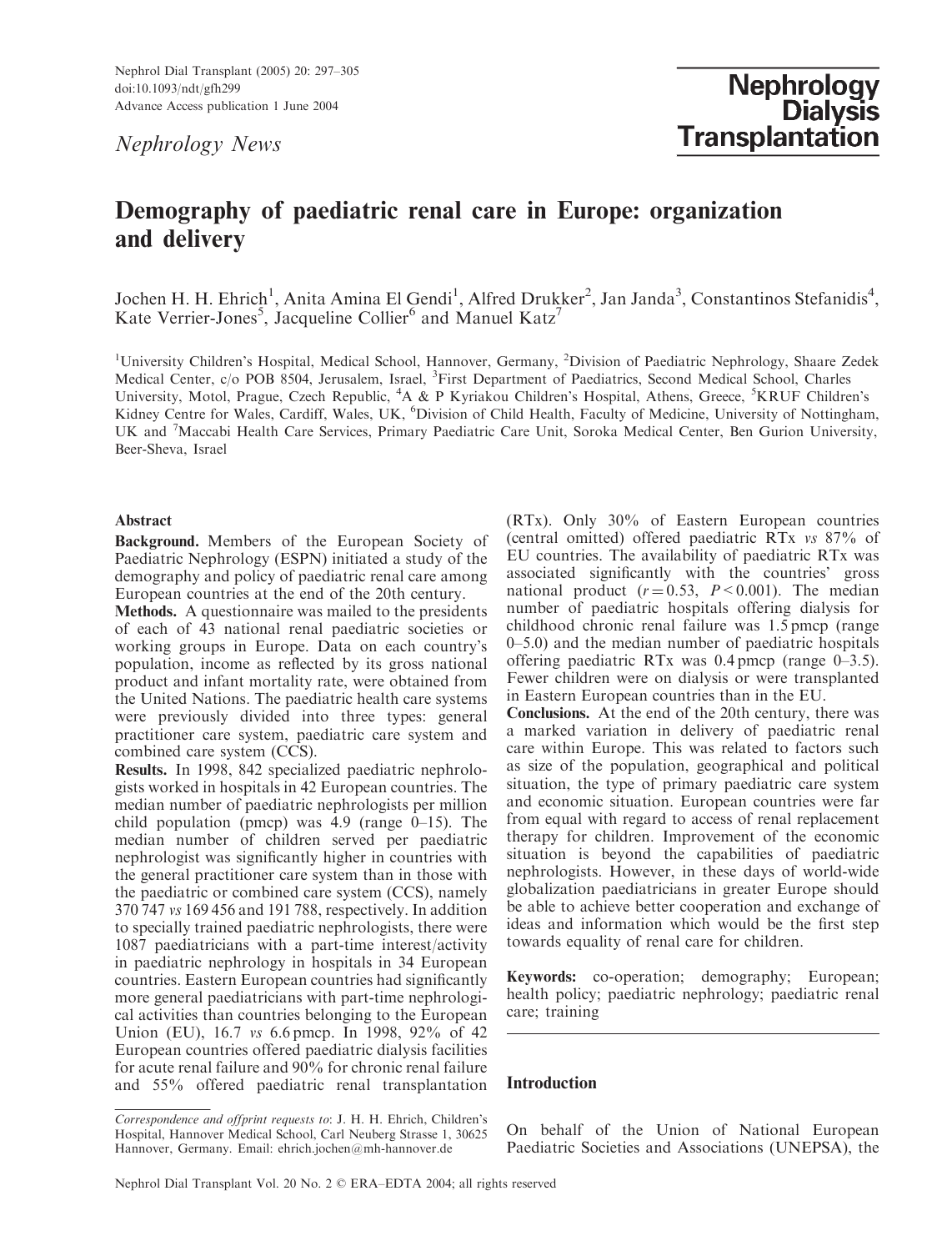demography of paediatric primary care in Europe was studied recently [1]. Three different patterns of paediatric primary care and community paediatrics in Europe were identified: the general practitioner care-system (GPCS), the paediatric care-system (PCS) and the combined care-system (CCS). In the present paper we address geographical and socioeconomic factors of paediatric renal care in European countries in 1998. This project was initiated by members of the European Society of Paediatric Nephrology (ESPN), which, as one of its goals, has set out to improve the availability and the standard of paediatric renal care in Europe. We hope to achieve this goal through the identification of and the response to the most urgent and relevant paediatric nephrology needs.

## **Methods**

A letter explaining the purpose of the project, a list of definitions and a questionnaire were mailed in 1999 to a senior ESPN member of each of the 43 national paediatric nephrology organizations or working groups in Europe that are associated with the ESPN. The questionnaire contained 14 questions regarding delivery of care, treatment policies, cooperation and training of paediatric nephrologists (Appendix 1). Validation of the collected data was achieved by personal contacts with reporting colleagues and by discussions among past and present ESPN council members representing various European regions. A specialized paediatric nephrologist was defined as a paediatrician working full time in general paediatric nephrology, dialysis and paediatric renal transplantation (RTx) (Appendix 2). A paediatrician with a special interest/activity in nephrology was defined as a general paediatrician devoting part of his/her time to the care of children with common renal disease in settings without facilities for dialysis or RTx in children. In calculating the number of paediatric nephrologists, both part-time and fulltime employed paediatricians were included. Statistical data about population, country's income and gross national product (GNP), as well as infant mortality rate (IMR) were obtained from UNICEF publications. Statistics included linear correlation, linear and multivariate regression. Student's t-test, ANOVA, Mann–Whitney U, Kruskal– Wallis  $H$  and Pearson's chi-square tests, for parametric and non-parametric data. The results were expressed as mean $\pm$ SD and median plus range, respectively. A P-value <0.05 was considered significant.

# **Results**

Unless otherwise stated the results are based on the responses from 42 out of 43 European countries (98% response rate); no data were available from Belarus.

### Specialists

The total number of paediatric nephrologists in 42 European countries reported at the end of 1998 was 842, serving a child population <15 years of age of  $\sim$ 169 million. In addition, there were 1087 general paediatricians with a part-time interest/activity in

paediatric nephrology. Together with the specialized paediatric nephrologists, they provided basic renal care to approximately 150 million children <15 years of age in 34 out of 42 countries; no report was received from eight of these countries. The median number of specialized paediatric nephrologists was 4.9 pmcp (range 0–15) in 42 countries and the median number of general paediatricians offering renal care was 5.8 pmcp (range 0–45) in 34 countries (Table 1). Five of the 42 countries (Cyprus, Estonia, Iceland, Luxembourg, Malta) had no paediatric nephrologists, and renal care for children was supplied either by general paediatricians or by adult nephrologists (Table 2). Paediatric nephrologists were the only paediatricians seeing children with kidney disease in both the UK and Ireland. Excluding the five countries without specialized paediatric nephrologists, the number of children served by one specialized paediatric nephrologist ranged from 67 130 to 878 940 in the remaining 37 countries. Incorporating the above data into the previously described paediatric care systems [1] the number of children per specialized paediatric nephrologists showed significant differences ( $P \le 0.05$ ) between countries with the GPCS and countries with the PCS or the

Table 1. Demography of general paediatric and paediatric renal care in Europe

|                                                                                                                     | Number of<br>reporting<br>countries | Median | Range        |
|---------------------------------------------------------------------------------------------------------------------|-------------------------------------|--------|--------------|
| Number of children<br>$\leq$ 15 years of age                                                                        | 42                                  | 1.3    | $0.1 - 34.1$ |
| (as $10^6$ per country)<br>Percentage of total<br>population that is                                                | 42                                  | 22     | $16 - 35$    |
| $\leq$ 15 years of age<br>Number of specialized<br>paediatric nephrologists                                         | 42                                  | 9      | $0 - 150$    |
| per country<br>Number of specialized<br>paediatric nephrologists                                                    | 42                                  | 4.9    | $0 - 1.5$    |
| $(pmcp^3)$<br>Ratio of specialized<br>paediatric nephrologists to                                                   | 30                                  | 1:145  | $1:40-1:583$ |
| all paediatricians <sup>b</sup><br>Number of general<br>paediatricians with<br>interest in nephrology<br>$(pmcp^a)$ | 34                                  | 5.8    | $0 - 45$     |
| Ratio of paediatricians<br>with interest/activity in<br>paediatric nephrology to<br>all paediatricians <sup>b</sup> | 27                                  | 1:123  | $1:29-1:913$ |
| Number of paediatric<br>hospitals offering dialysis<br>for chronic renal failure<br>(pmcp <sup>3</sup> )            | 41                                  | 1.5    | $0 - 5.0$    |
| Number of paediatric<br>hospitals offering RTx<br>$(pmcp^a)$                                                        | 41                                  | 0.4    | $0 - 3.5$    |

<sup>a</sup>pmcp, per million child population.

<sup>b</sup>Only those countries having at least one specialized paediatric nephrologist or paediatrician with interest/activity in paediatric nephrology were analysed.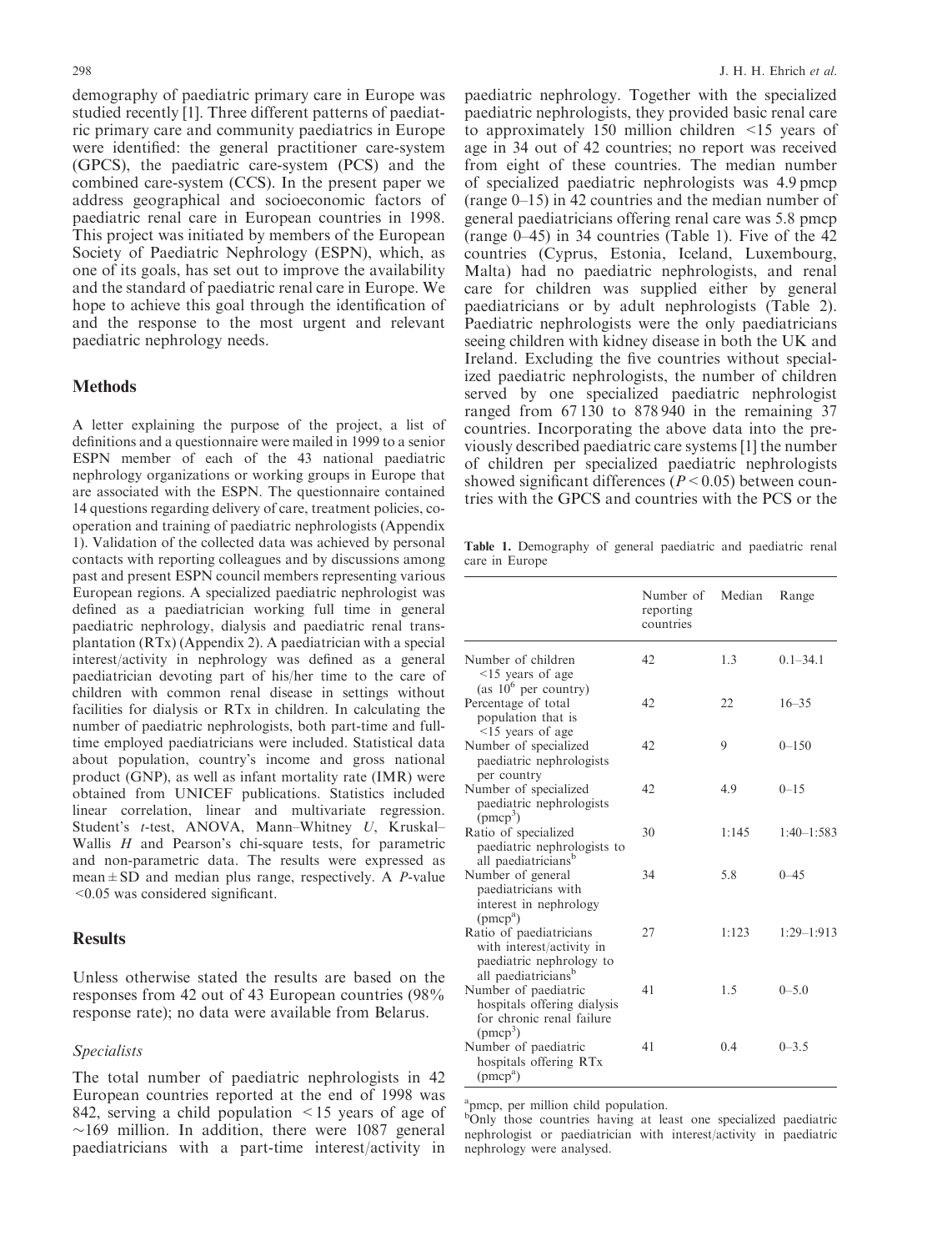| Table 2. Number of paediatricians offering renal care to children and number of paediatric nephrologists (and paediatricians with a part |  |  |  |  |  |  |  |
|------------------------------------------------------------------------------------------------------------------------------------------|--|--|--|--|--|--|--|
| time interest) in relation to all paediatricians <sup>a</sup>                                                                            |  |  |  |  |  |  |  |

|                | Number of specialized<br>paediatric nephrologists<br>(pmcp) | Number of general paediatricians<br>with interest/activity in paediatric<br>nephrology (pmcp) | Ratio of specialized<br>paediatric nephrologists<br>to all paediatricians | Ratio of paediatricians with<br>interest/activity in paediatric<br>nephrology to all paediatricians |  |  |
|----------------|-------------------------------------------------------------|-----------------------------------------------------------------------------------------------|---------------------------------------------------------------------------|-----------------------------------------------------------------------------------------------------|--|--|
| Albania        | 1.9                                                         | 6                                                                                             | n.d.                                                                      | n.d.                                                                                                |  |  |
| Armenia        | 3.9                                                         | 12                                                                                            | n.d.                                                                      | n.d.                                                                                                |  |  |
| Austria        | 3.7                                                         | 22                                                                                            | 1:172                                                                     | 1:29                                                                                                |  |  |
| Belgium        | 5.5                                                         | $\mathbf{1}$                                                                                  | 1:115                                                                     | 1:573                                                                                               |  |  |
| Bosnia         | 7.8                                                         | n.d.                                                                                          | n.d.                                                                      | n.d.                                                                                                |  |  |
| Bulgaria       | 3.3                                                         | 16                                                                                            | 1:583                                                                     | 1:117                                                                                               |  |  |
| <b>Belarus</b> | n.d.                                                        | n.d.                                                                                          | n.d.                                                                      | n.d.                                                                                                |  |  |
| Croatia        | 8.6                                                         | 14                                                                                            | 1:70                                                                      | 1:43                                                                                                |  |  |
| Cyprus         | $\overline{0}$                                              | n.d.                                                                                          | n.d.                                                                      | n.d.                                                                                                |  |  |
| Czech Republic | 7.2                                                         | 45                                                                                            | 1:200                                                                     | 1:32                                                                                                |  |  |
| Denmark        | 1.1                                                         | 6                                                                                             | 1:400                                                                     | 1:80                                                                                                |  |  |
| Estonia        | $\overline{0}$                                              | 11                                                                                            | n.d.                                                                      | 1:118                                                                                               |  |  |
| Finland        | 6.2                                                         | 6                                                                                             | 1:108                                                                     | 1:108                                                                                               |  |  |
| France         | 3.5                                                         | 5                                                                                             | 1:143                                                                     | 1:95                                                                                                |  |  |
| Georgia        | 7.5                                                         | 11                                                                                            | n.d.                                                                      | n.d.                                                                                                |  |  |
| Germany        | $8.8\,$                                                     | $\mathfrak{Z}$                                                                                | 1:96                                                                      | 1:295                                                                                               |  |  |
| Greece         | 6.2                                                         | $\sqrt{2}$                                                                                    | 1:304                                                                     | 1:913                                                                                               |  |  |
| Hungary        | 11.9                                                        | 36                                                                                            | 1:106                                                                     | 1:35                                                                                                |  |  |
| Iceland        | $\overline{0}$                                              | n.d.                                                                                          | n.d.                                                                      | n.d.                                                                                                |  |  |
| Ireland        | 2.1                                                         | $\boldsymbol{0}$                                                                              | 1:40                                                                      | n.d.                                                                                                |  |  |
| Israel         | 13.7                                                        | 5                                                                                             | 1:125                                                                     | 1:313                                                                                               |  |  |
| Italy          | 7.9                                                         | 16                                                                                            | 1:173                                                                     | 1:87                                                                                                |  |  |
| Latvia         | 8.7                                                         | 3                                                                                             | 1:220                                                                     | 1:550                                                                                               |  |  |
| Lithuania      | 5.9                                                         | 14                                                                                            | 1:392                                                                     | 1:163                                                                                               |  |  |
| Luxembourg     | $\overline{0}$                                              | $\boldsymbol{0}$                                                                              | n.d.                                                                      | n.d.                                                                                                |  |  |
| Macedonia      | 7.4                                                         | $\mathfrak{2}$                                                                                | 1:80                                                                      | 1:320                                                                                               |  |  |
| Malta          | $\overline{0}$                                              | n.d.                                                                                          | n.d.                                                                      | n.d.                                                                                                |  |  |
| Moldavia       | 10.7                                                        | 13                                                                                            | n.d.                                                                      | n.d.                                                                                                |  |  |
| Netherlands    | 7.3                                                         | $\mathbf{1}$                                                                                  | 1:42                                                                      | 1:280                                                                                               |  |  |
| Norway         | 3.7                                                         | $\overline{4}$                                                                                | 1:133                                                                     | 1:133                                                                                               |  |  |
| Poland         | 3.1                                                         | 16                                                                                            | 1:333                                                                     | 1:67                                                                                                |  |  |
| Portugal       | 7.3                                                         | n.d.                                                                                          | 1:83                                                                      | n.d.                                                                                                |  |  |
| Romania        | 1.8                                                         | n.d.                                                                                          | n.d.                                                                      | n.d.                                                                                                |  |  |
| Russia         | 4.4                                                         | 6                                                                                             | 1:446                                                                     | 1:335                                                                                               |  |  |
| Slovakia       | 7.5                                                         | n.d.                                                                                          | 1:171                                                                     | n.d.                                                                                                |  |  |
| Slovenia       | 14.9                                                        | 20                                                                                            | 1:66                                                                      | 1:50                                                                                                |  |  |
| Spain          | 6.5                                                         | $\,$ 8 $\,$                                                                                   | 1:147                                                                     | 1:123                                                                                               |  |  |
| Sweden         | 5.2                                                         | 21                                                                                            | 1:150                                                                     | 1:36                                                                                                |  |  |
| Switzerland    | 5.2                                                         | $\overline{c}$                                                                                | 1:141                                                                     | 1:424                                                                                               |  |  |
| Turkey         | 2.5                                                         | $\mathbf{1}$                                                                                  | 1:63                                                                      | 1:130                                                                                               |  |  |
| Ukraine        | 4.5                                                         | n.d.                                                                                          | 1:377                                                                     | n.d.                                                                                                |  |  |
| UK             | 3.3                                                         | $\boldsymbol{0}$                                                                              | 1:51                                                                      | 1:368                                                                                               |  |  |
| Yugoslavia     | 4.2                                                         | 5                                                                                             | n.d.                                                                      | n.d.                                                                                                |  |  |

<sup>a</sup>The groups of paediatricians are defined in Appendix 2.

n.d. Not done or unavailable data.

CCS (Figures 1 and 2). Eastern European countries had significantly more general paediatricians with a parttime interest/activity for children with kidney diseases than European Union (EU) countries [16.6 vs 6.6 pmcp  $(P<0.05)$ ]. The median ratio of specialized paediatric nephrologists to all practicing paediatricians in Europe was 1:145 (range 1:40–1:583) (Table 1). In countries with PCS the mean ratio of specialized paediatric nephrologists to practicing general paediatricians was significantly lower than in countries with the CCS and the GPCS (Figure 2 and Table 2).

# Acute renal failure (ARF)

In 1998 there were 224 paediatric hospitals with dialysis facilities for ARF in 35 European countries. There were none in Albania, Cyprus, Estonia, Iceland, Luxembourg, Malta and Moldavia. Data on renal care for ARF—and chronic renal failure (CRF)—are set out below in different forms: expressed as hospitals/country delivering that care, hospitals/pmcp of a given country, and hospitals related to  $\leq$  year mortality rate per country and according to GNP and IMR.

The median number of paediatric hospitals offering dialysis for childhood ARF was 3.5 per country, range 0–30. The median number of paediatric hospitals offering dialysis for ARF was  $1.7$  pmcp (range  $0-6.2$ ). In 20 Eastern European countries the median number of hospitals offering dialysis for ARF in children was 1.7 vs 2.2 in 15 EU countries. These differences were not significant. The number of paediatric hospitals offering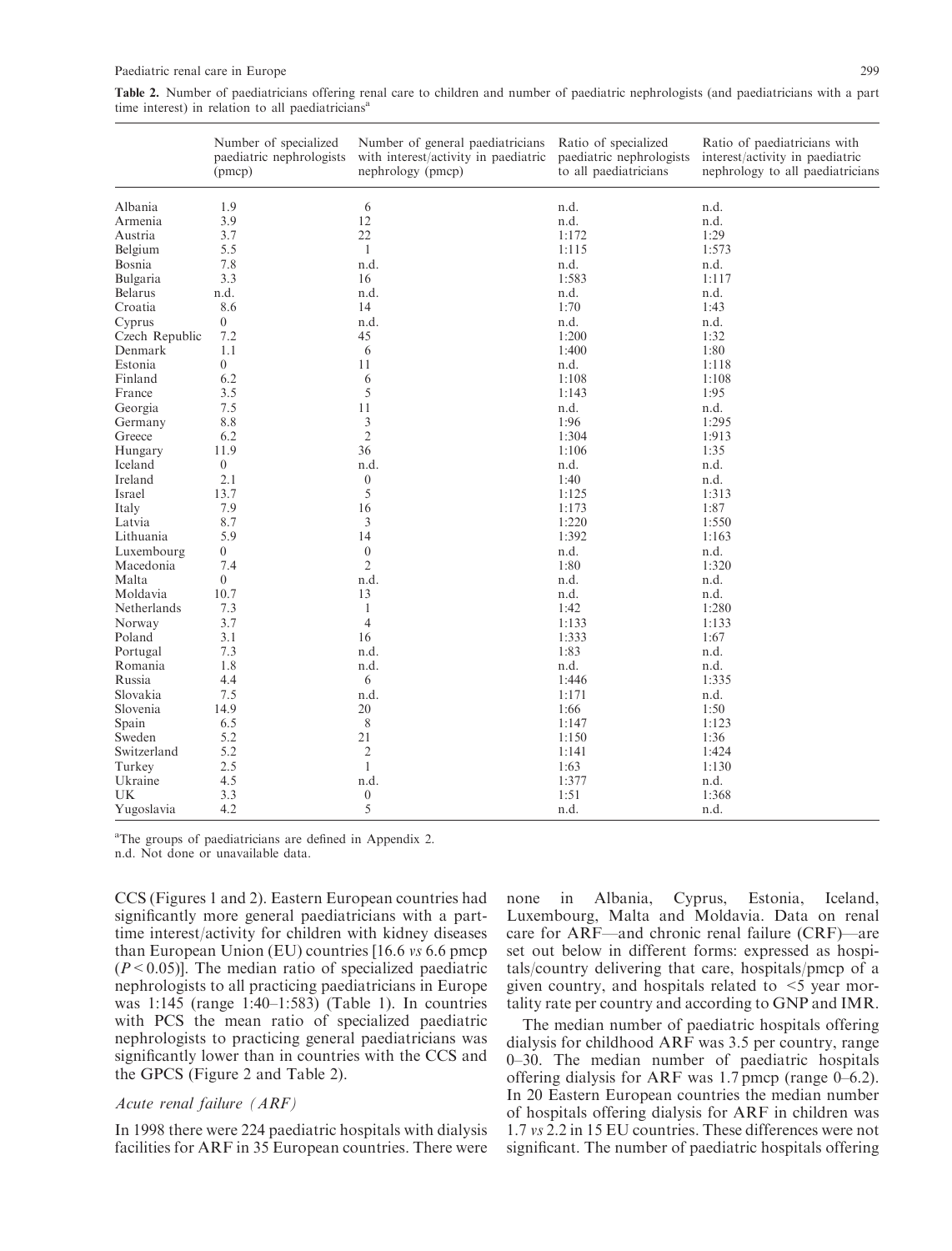

Fig. 1. Number of children per paediatric nephrologist in Europe according to the paediatric care system (median, quartiles and extreme values) (GPCS *vs* PCS or CCS,  $P \le 0.029$ ).



Fig. 2. Ratio of all paediatricians to specialized paediatric nephrologists in Europe according to the paediatric care system (median, quartiles and extreme values) (PCS vs GPCS or CCS,  $P < 0.042$ ).

dialysis for ARF correlated positively to the size of the child population  $\leq 15$  years of age ( $r = 0.72$ ,  $P \leq 0.001$ ) and to the number of paediatric nephrologists in the specific area/country  $(r=0.71, P<0.001)$  (Figure 3); there was no association between the number of hospitals equipped to treat ARF in childhood and the three types of paediatric care systems. Countries with a mortality rate for children <5 years below 8.5 had a significantly  $(P < 0.001)$  higher number of hospitals (2.4 vs 1.2 pmcp) offering dialysis for ARF in children than countries with a mortality rate above 8.5.

#### Chronic renal failure

A total of 179 paediatric hospitals offered dialysis for CRF in only 33 of the 41 countries. The countries with no dialysis for ARF also had no facilities for CRF; in



Fig. 3. Number of paediatric hospitals offering dialysis for acute renal failure in Europe related to the number of paediatric nephrologists  $(r = 0.714, P < 0.001)$ .

Denmark dialysis for CRF in children was towards the end of 1998 only provided by adult units. The median number of paediatric hospitals offering dialysis for CRF was 1.5 pmcp (range 0–5.0). In Eastern European countries the median was 1.0 vs 1.6 in EU countries. The differences were statistically not significant. Countries with a GNP >8945 US\$ showed a significantly  $(P < 0.005)$  higher mean number of hospitals (1.9 pmcp) treating children with CRF than countries with a GNP  $\leq 8945$  US\$ (1.1 pmcp) (Fig 4).

#### Renal transplantation

Fifty-five percent of the 42 European countries offered RTx for children <15 years of age in specialized paediatric hospitals, there being major differences between EU countries (12/15), Eastern European countries  $(6/20)$  and others  $(4/7)$  (Table 3). The median number of paediatric hospitals offering RTx was one per country, ranging from 0 to 20. We identified 99 paediatric hospitals offering RTx in Europe. The median number of paediatric hospitals offering RTx was  $0.4$  pmcp (range  $0-3.5$ ). In countries with the PCS, 58% had paediatric hospitals with facilities for childhood RTx compared to 67% of countries with the CCS, and to 83% with the GPCS. Eighty-one percent of countries with a GNP >8945 US\$ provided paediatric RTx and only 29% of countries with a GNP <8945 US\$ ( $P \le 0.001$ ).

Table 3. Availability of paediatric RRT in Europe

|                                                  | Eastern Europe<br>(20 countries) | EU<br>$(15$ countries) |
|--------------------------------------------------|----------------------------------|------------------------|
| Paediatric dialysis for<br>acute renal failure   | 90%                              | 93%                    |
| Paediatric dialysis for<br>chronic renal failure | 90%                              | 87%                    |
| Paediatric RT <sub>x</sub>                       | 30%                              | 87%                    |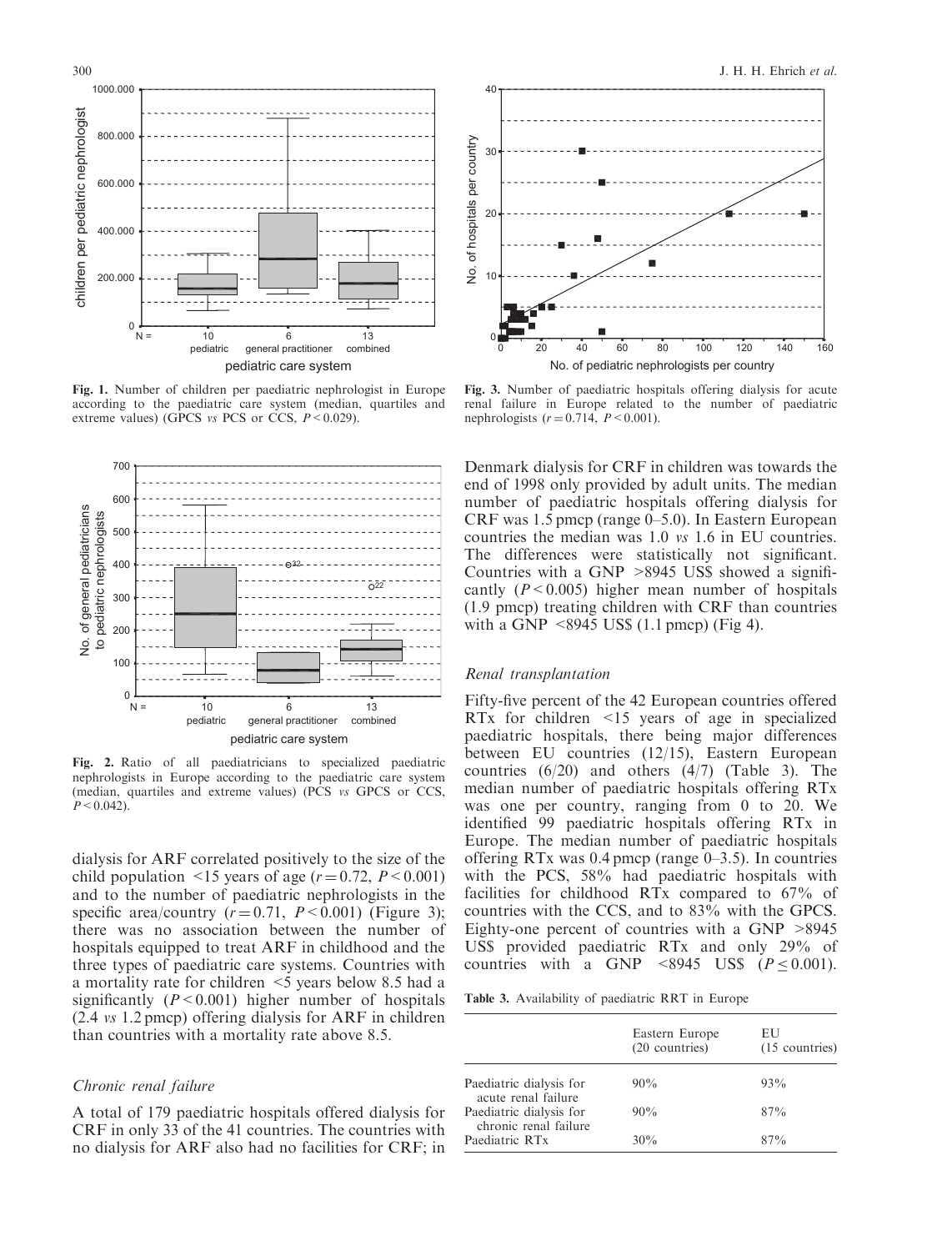

Fig. 4. Number of paediatric hospitals offering RTx related to the gross national product  $(r = 0.53, P \le 0.001)$ .

Countries with a GNP >8945 US\$ had a significantly  $(P<0.001)$  higher mean number of hospitals specializing in RTx (1.2 pmcp) than countries with a GNP <8945 US\$ (0.2 pmcp).

#### Insurance

Differences in access to renal replacement therapy (RRT) related to the different health insurance systems (public, mixed and private). The public insurance system had a lower number of doctors involved in end-stage renal disease (ESRD), and the highest proportion of transplanted vs dialysed children.

#### Registry

In 1996, 28 out of 40 European countries  $(70\%)$ reported data on RRT in their young patients either to a national and/or multinational registry. Fewer Eastern European countries than EU countries reported data on renal patients to the various registries (50 vs 100%). High quality registry data fulfilling the criteria of

Table 4. Percentage of countries with children on specified modalities of RRT for end-stage renal failure,  $HD =$  haemodialysis,  $PD =$  peritoneal dialysis,  $TX =$  renal transplantation

| Number of children<br>$\leq$ 18 years treated for<br>end-stage renal failure |              | Eastern Europe<br>(20 countries) |              | EU<br>(15 countries) |               |              |  |
|------------------------------------------------------------------------------|--------------|----------------------------------|--------------|----------------------|---------------|--------------|--|
|                                                                              | HD<br>$(\%)$ | PD<br>$($ %)                     | TX<br>$($ %) | HD<br>$($ %)         | PD.<br>$($ %) | ТX<br>$(\%)$ |  |
| None                                                                         | 10           | 20                               | 30           | $\Omega$             | $\Omega$      |              |  |
| $1 - 10$                                                                     | 40           | 45                               | 50           | 47                   | 47            | 33           |  |
| $11 - 25$                                                                    | 25           | 10                               | 5            | 13                   | 13            | 20           |  |
| $26 - 50$                                                                    | 5            | $\theta$                         | $\theta$     | 20                   | 13            | 13           |  |
| $51 - 100$                                                                   | 5            | $\theta$                         | 5            | $\Omega$             | 13            |              |  |
| >100                                                                         | $\varsigma$  | 5                                | $\Omega$     | 20                   | 14            | 20           |  |
| Unknown                                                                      | 10           | 20                               | 10           |                      |               |              |  |

completeness and accuracy were not available for the majority of countries reporting to the registries. Unfortunately, our own data on children receiving either haemodialysis, peritoneal dialysis or a RTx in 1996 (Table 4) can also only be taken as an estimate given by the national representatives answering the questionnaire. Nevertheless, our data show without any doubt that considerably fewer children were dialysed or transplanted in Eastern European countries than in the EU.

#### Needs

Seventy-one percent of all responding paediatric nephrologists stated that their country needed more paediatric nephrologists (1–10 nephrologists in 50% of countries and  $>10$  in 21%), and 50% asked for more dialysis nurses (1–10 nurses in 25% of countries and 11–25 in 25%). The need for more personnel correlated neither with geographical and economic factors nor with the three paediatric care systems.

Eighty-six percent of national representatives considered RRT essential for their patients with CRF. Representatives from Armenia, Georgia, Lithuania, Luxembourg and Moldavia stated that chronic RRT was not a national priority in paediatric care in 1998.

#### Congresses

Forty-eight percent of 42 countries reported having regular national paediatric nephrology congresses for their members, 33% had no regular meetings; no data were available for 19% of countries reporting.

# **Discussion**

'Health care for all by the year 2000' as prophesized by the World Health Organisation, was not achieved world-wide or in Europe. This holds true for the health of children, despite the fact that when the last century came to a close,  $\sim$ 170 000 paediatricians were caring for a paediatric population of >150 million children <15 years of age, living in 42 European countries. General paediatric primary care in these countries was the subject of a previous publication in this journal [1].

To the best of our knowledge this is the first study undertaken to evaluate the demography of specialized paediatric renal care in these 42 European countries. In doing so, the paper answers the suggestions proposed in 1991 by our colleague Sir Cyril Chantler [2] who stated that the role of paediatric nephrologists in different European countries requires closer examination. He also proposed that Europe needs to agree upon appropriate and equal training in paediatric nephrology. In fact, ESPN recently published training recommendations, part of which is included in Appendix 2 [3]. Such a training programme has not yet been fully realized. Therefore, in 1998 and even at the time of writing (2003), the situation showed a great diversity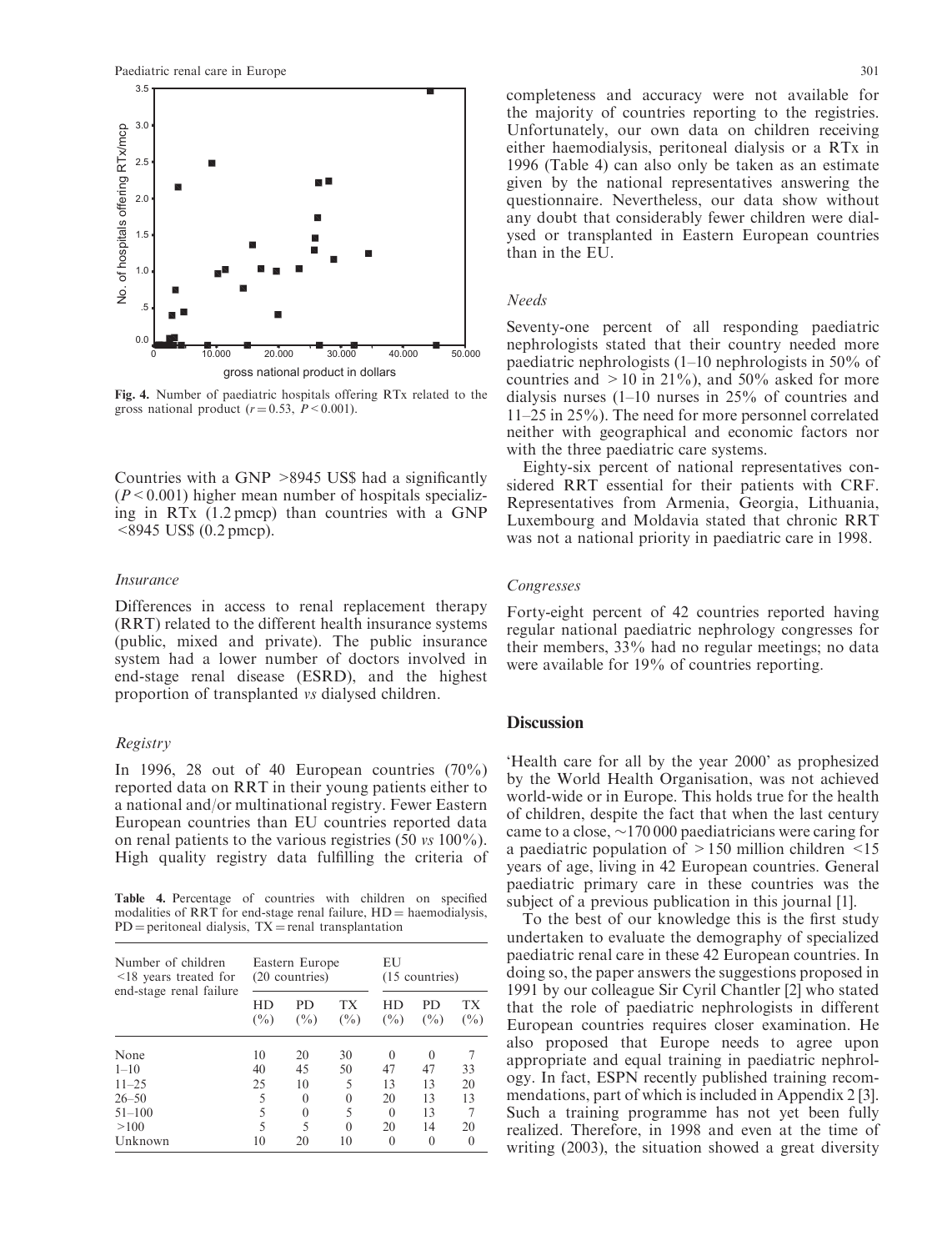in the ability and training of paediatric nephrologists in Europe, and even more among paediatricians with an interest in nephrological activities. When we, the authors, therefore write about these two categories of paediatric care-providers, we are well aware of the lack of homogeneity among these two groups. This is only one of the many problems we faced in accumulating the reported data which are long overdue. However, it must be realized that coordination between many countries and assuring the reporting of reliable data, has taken much more time than was anticipated. Our data, therefore, refer only to the state of renal paediatric care in 1998. We are presently in the process of updating these data. One of the major problems facing us when accumulating the above data, was the lack of demographic data on the incidence and prevalence of all renal diseases in childhood in Europe. We have reliable estimates, obtained from the European Dialysis and Transplant Association (EDTA) Registry in 1991, on the number of children starting RRT per year, which ranged between 5 and 14 children pmcp in different European countries [4]. When assuming a median number of eight children per year/pmcp we can predict, on the basis of these 12-yearold registry data, that  $\sim$ 1000 children will probably have to start RRT every year in Europe.

There is a long-standing argument in the academic literature as to who should be the preferred doctor treating children with special, organ-centred, diseases. It has been argued by many paediatric nephrology societies that children should be treated by specialized paediatric nephrologists. Adult nephrologists have agreed with these demands as evidenced by the fact that in 1989  $>90\%$  of children  $\leq 15$  years of age with ESRD were treated in specialized paediatric nephrology centres in Europe [4–6]. In this regard we have to stress the differences found between the Eastern European and EU countries. The former had less paediatric nephrologists working in dialysis or transplantation and more paediatricians with part-time paediatric nephrology activities. The latter may be due to the fact that Eastern countries had more general paediatricians than Western countries [1]. Only 30% of Eastern countries offered RTx vs 87% of EU countries. In many Eastern European countries the care of children needing dialysis and RTx was not in the hands of paediatric nephrologists. Boesken et al. [7] and others [8] stated that there were three types of specialists practicing adult nephrology in countries of the former Soviet Bloc: a therapeutist (nephrologist), who treated general nephrology problems, a dialysis specialist who was often a surgeon, and a transplant surgeon. Renal biopsies were more often done by urologists than by nephrologists. This fragmentation of nephrology was also seen in Eastern European paediatric nephrology as reported by the presidents of national societies and working groups (personal communications). These differences lead to the conclusion that many paediatric nephrologists in Eastern Europe would not be considered paediatric nephrology specialists in EU countries. Considering the division of paediatric nephrology

services in Eastern Europe, it is certainly reasonable to aim at an integration of services (the opposite of fragmentation) and this has recently effectively been achieved in the Czech Republic, Hungary and Poland [9–11]. In these countries this process took rather long because of: (1) the time needed to train the paediatric nephrologists, (2) realizing the necessary organizational steps which included convincing the authorities at government level of the reduced costs of integrated care, and (3) convincing national medical organizations to make changes in their training programmes.

It may well be that the 842 paediatric nephrologists together with 1087 paediatricians with renal interest, are enough to supply renal care to every child in Europe. However, many may still not be adequately trained. If training programmes are organized locally and are integrated by a central European body like the Union of the European Medical Subspecialists (UEMS), the overall situation should rapidly change for the better. This is one of the main recommendations of our paper. In addition to this recommendation, we strongly feel that the training programmes for paediatric nephrology should not in any way be related to any changes in the three paediatric care systems [1]. Differences in access to RRT are not only related to these defined three paediatric health care systems but also to GNP, and obviously the local health insurance systems of the various countries. Eighty percent of countries with the GPCS had public health insurance. Data from adult nephrology patients show that in comparison to the private and mixed systems, the public insurance system had a lower number of doctors involved in ESRD, lower take-on rates for RRT and a higher proportion of transplanted patients [12]. There is no reason to doubt that this also holds true for children with renal disease.

Health care expenses have grown steadily over the past 15 years, including those for RRT and specifically for RTx. It is thus not surprising that all current reform efforts centre on cost and cost control. Public health physicians and health policy makers evaluate many clinical interventions for their effectiveness. Few are as effective as RRT, without which patients with ESRD will die. Data on the cost of RRT in Europe are scant. Adult services were mainly evaluated and they do not link outcome measures with costs and resource use. Furthermore, they only analyse the direct cost of treatment modalities without assessing the whole spectrum of care in renal failure. RRT in children is known to be more expensive than in adults [13], due to many factors such as the higher numbers of doctors and nurses needed per treated child, more personnel for psychosocial care, teachers, growth hormone therapy and special diets for the very young. The total budgetary costs for all paediatric ESRD patients are, however, much less than for adults [14] for the simple reason that the incidence and prevalence of ESRD in children are much lower than in adults. The costs of various treatment modalities may vary from country to country and are undergoing rapid changes requiring continuous adaptation of position papers [15]. Vecchi et al. [16]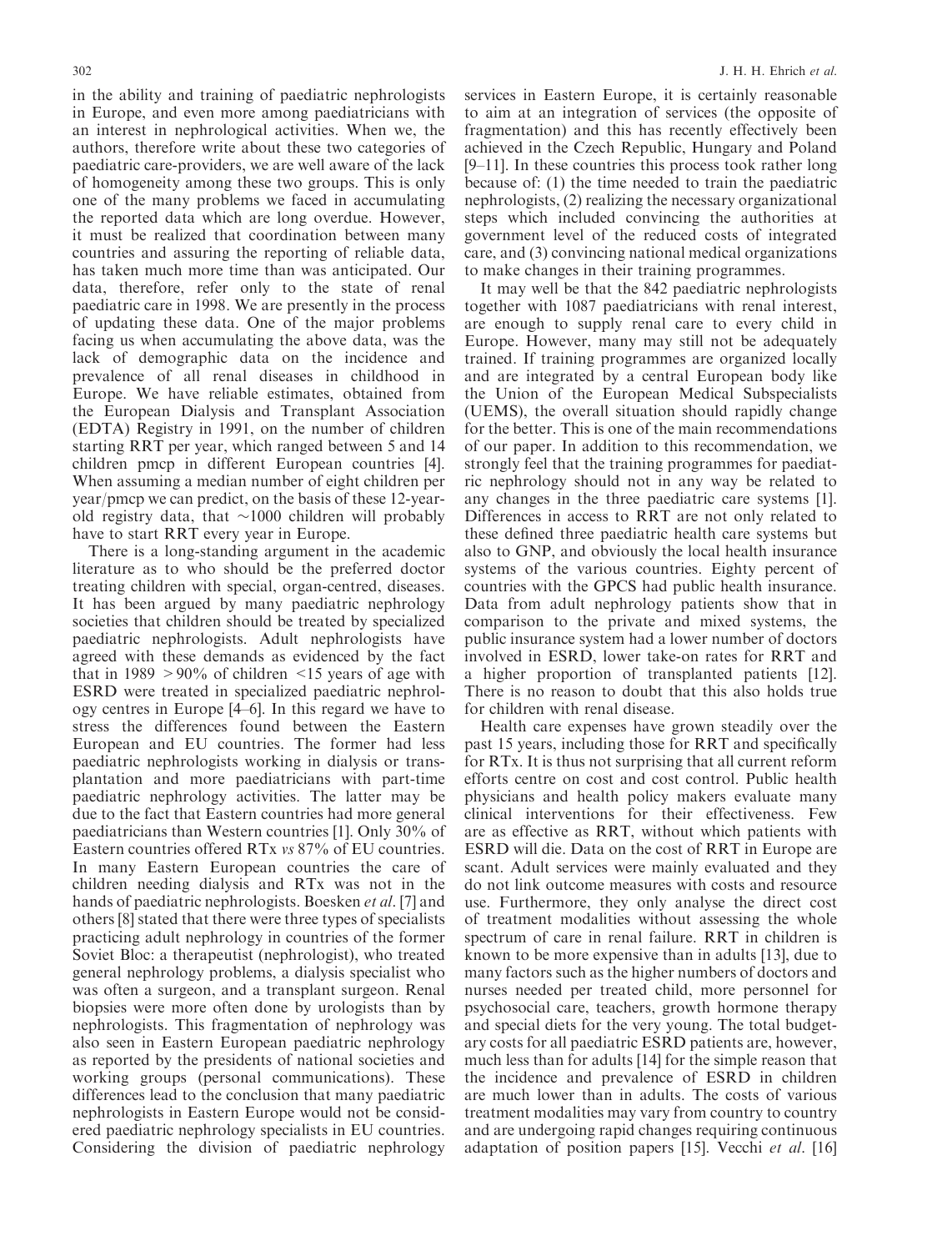attributed differences in modality selection such as haemodialysis or peritoneal dialysis to differences in micro-economics of the provider. Haemodialysis is a treatment with a high fixed cost (personnel and structure) whereas peritoneal dialysis is a treatment modality with low fixed costs but high variable costs (supplies) and less need for investment. This may be the reason why peritoneal dialysis was more expensive in Eastern than in Western European countries. To expand on this, it has to be realized that new pharmaceuticals, of which  $\sim 90\%$  are produced in 10 countries (Europe, Japan, USA), and all the necessary supplies for peritoneal dialysis including lines, bags, fluids, connectors, etc., have to be imported from Western countries. These variable costs constituted the majority of expenses for peritoneal dialysis in Eastern Europe whereas the fixed costs (e.g. salaries) were much less and therefore haemodialysis was often cheaper in Eastern Europe [6,17,18]. RTx remains the treatment of choice for children with ESRD, not only with regard to survival and quality of life, but also as far as long-term costs are concerned [13,19].

Europe, at the end of the 20th century was found to be unequal, as far as access of children and adolescents to RRT is concerned, both for ARF and CRF. This was proven to be due to different national financial constraints and local priorities in health care. To what extent the goal of equal access to RRT throughout Europe has to be modified is an issue for discussion. Very few of our reporting colleagues stated that RRT was not a priority in their country, possibly reflecting a gap between wishful thinking and reality. In some Eastern European countries, the numbers of dialysis and transplant facilities for adults have increased significantly in the last decade. The paediatric share of this development is not yet clear. In 1995, it was estimated that only 3% of all children with ESRD received appropriate treatment in countries of the former Soviet bloc [6]. In 1998, there were indications that fewer children than adults had access to RRT. The fact that, according to our data,  $\sim 90\%$  of all European countries provided paediatric dialysis for CRF but only 55% offered paediatric RTx, is disturbing. We have no explanation for this paradox. When reviewing national reports on RTx from Eastern European countries, several reasons were given for the underdevelopment of their RTx programmes. Slovenia had a low procurement of cadaveric kidneys. Albania was faced with financial constraints and a lack of infrastructure, trained personnel, and public cooperation [20,21]. In Romania all kidneys for RTx came from living related donors [22] whereas Polish paediatric surgeons reported in 1996 that only 0.8% of all kidney transplants and 7.9% of paediatric RTx were performed from living related donors [23].

In this paper we have discussed some aspects of the organization and delivery of paediatric renal care in Europe and the challenges awaiting European paediatric nephrologists in the years to come. These challenges include: more individual initiative and cooperation, regular and repeated international training courses

organized by the ESPN in Eastern European countries, the establishment and continuous funding of rescue teams for treatment of (epidemic) paediatric ARF wherever these are needed, formation of an ethical consensus committee, a well functioning European registry and/or national registries, an agency for paediatric nephrologists (facilitating job opportunities throughout Europe), and a task force on standardization of diagnosis and therapy of renal diseases in children. Paediatric nephrologists should realize that, depending on the local circumstances, they may well not be the only primary care-givers for children with renal disease. They should therefore aim for cooperation with all necessary medical personnel and institutions, to obtain the best care for their patients. At the same time, they should continue in their time-honoured role, that of setting the standards in paediatric renal care.

### Conclusion

In Europe, the health care of children with kidney diseases varied greatly in 1998, between and within countries. Economic, geographical and historical factors contributed to the intrinsic and extrinsic variations, as well as the different systems of primary paediatric care. The number of specialized paediatric nephrology centres per country (defined as centres offering general paediatric nephrology, dialysis and RTx) is difficult to assess. It would seem that a median number of 1.5 centres pmcp with four paediatric nephrologists per centre providing 24 h service may suffice [4]. Paediatric nephrologists in greater Europe should try to achieve better cooperation and exchange of ideas and information to improve renal care in all children and to decrease unnecessary variations in management.

Acknowledgements. We are indebted to the representatives of 42 European national paediatric nephrology societies, associations or working groups for providing us with the data reported in this paper: Balzar and Ring (Austria); Berg (Sweden); Biver and Soergel (Luxemburg); Bogdanovic (Yugoslavia); Brumario (Romania); Cemerlic-Zecevic (Bosnia); Drukker (Israel); Ehrich (Germany); Erling (Denmark); Famina (Ukraine); Gill (Ireland); Gruenberg and Traat (Estonia); Guignard and Bianchetti (Switzerland); Holmberg (Finland); Horkelsson (Iceland); Ignatova and Tsygin (Russia); Janda (Czech Republic); Kaltenis (Lithuania); Kenda (Slovenia); Kovacs (Slovakia); Lilova (Bulgaria); Loirat (France); Moghal and McGraw (UK); Monn (Norway); Monnens (the Netherlands); Ozen and Bakkaloglu (Turkey); Pagava and Rzchiladse (Georgia); Proesmans (Belgium); Puretic (Croatia); Reusz (Hungary); Rizzoni (Italy); Rosa (Portugal); Rusnac (Moldavia); Santos and Malaga (Spain); Sarkissian (Armenia); Sieniawska (Poland); Stefanidis (Cyprus, Malta); Stefanidis and Constantopoulos (Greece); Strazdins (Latvia); Tasic and Kuzmanovska (Macedonia); Xhepa (Albania).

Conflict of interest statement. None declared.

#### **References**

1. Katz M, Rubino A, Collier J, Rosen J, Ehrich JHH. Demography of paediatric primary care in Europe: delivery of care and training. J Pediatr 2002; 109: 788–796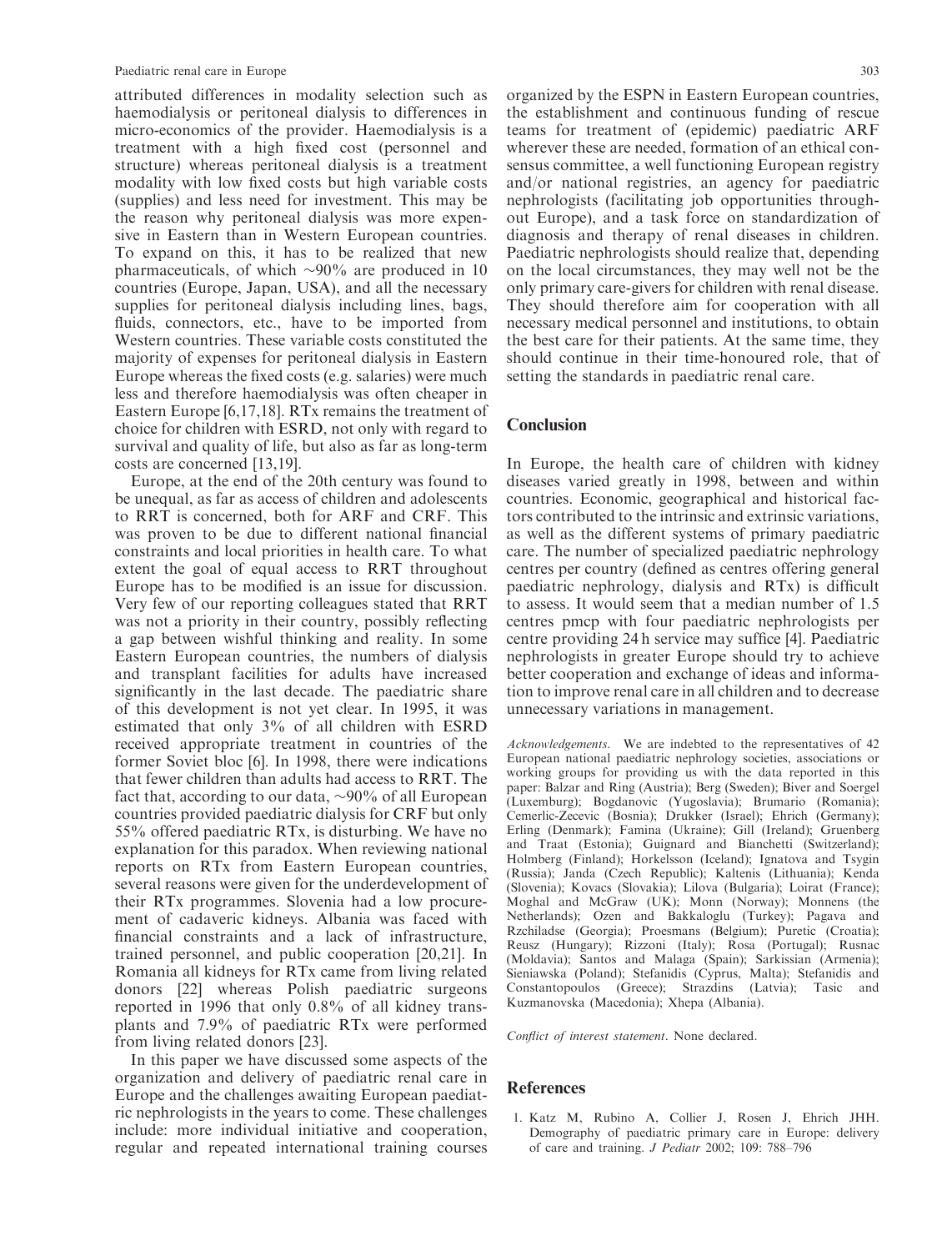- 2. Chantler C. Paediatric nephrology on the threshold of European integration. Pediatr Nephrol 1991; 5: 428–432
- 3. European Society for Paediatric Nephrology. Recommendations for the training of European Paediatric Nephrologists by the European Society of Paediatric Nephrology. Pediatr Nephrol 2001; 6: 192–195
- 4. Loirat C, Ehrich JHH, Geerling W et al. Report on management of renal failure in children in Europe, XIII, 1992. Nephrol Dial Transplant 1994; [Suppl 1]: 26–40
- 5. Ehrich JHH, Rizzoni G, Brunner FP et al. Combined report on regular dialysis and transplantation of children in Europe 1989. Nephrol Dial Transplant 1991; 6 [Suppl]: 37–47
- 6. Mehls O, Rigden S, Ehrich JHH, Berthoux F, Jones EHP, Valderabano F. Report on management of renal failure in Europe, XXV, 1994. The child–adult interface. Nephrol Dial Transplant 1996; 11 [Suppl 1]: 22–36
- 7. Boesken WH, Ahmed KEY, Méry JP et al. Observations on renal replacement services in Russia, Belarus and Lithuania. Nephrol Dial Transplant 1995; 10: 2013–2016
- 8. Lazovskis I. Nephrology, dialysis and renal transplantation in Latvia: problems of our specialty in a country of the former Soviet Bloc. Nephrol Dial Transplant 1994; 9: 214–216
- 9. Rutkowski B on behalf of the Central and Eastern European Advisory Board in CRF and Scientific Advisory Board of the ERA-EDTA Registry. Changing pattern of end-stage renal disease in central and eastern Europe. Nephrol Dial Transplant 2000; 15: 156–160
- 10. Rutkowski B, Puka J, Lao M et al. Renal replacement therapy in an era of socioeconomic changes-report from the Polish registry. Nephrol Dial Transplant 1997; 12: 1105–1108
- 11. Editorial. The Czech Society of Nephrolopgy—an introduction. Kidney Blood Press Res 2000; 23: 73–74
- 12. Hörl WH, Alvaro F, Williams PF. Healthcare systems and end stage renal disease (ESRD) therapies, an international review: access to ESRD treatments. Nephrol Dial Transplant 1999; 14 [Suppl 6]: 10–14
- 13. Arnold W, Alexander S. Cost, reimbursement and the paediatric nephrologist in the United States Medicare/End-Stage Renal Disease Program. Pediatr Nephrol 1997; 11: 250–257
- 14. Neuhaus TJ, Goetschel P, Leumann E. Small patients—high costs: economic aspects of medical treatment of children with early onset of chronic renal failure. Praxis 1998; 87: 1593–1599
- 15. Chesney RW, Arrant BS Jr, Hirschmann G, Jose PA, Novello AC, Siegel AJ. Position paper on current status and future needs of paediatric nephrology in the United States: training and research. Pediatr Nephrol 1989; 3: 372–380
- 16. Vecchi AF, Dratwa M, Wiedemann ME. Healthcare systems and end-stage renal disease (ESRD) therapies-an international review: costs and reimbursement/funding of ESRD therapies. Nephrol Dial Transplant 1999; 14 [Suppl 6]: 31–41
- 17. Ursea N, Mircescu G, Constantinovici N et al. Nephrology and renal replacement therapy in Romania. Nephrol Dial Transplant 1997; 4: 684–690
- 18. Rizzoni G, Broyer M, Ehrich JHH et al. The use of continuous peritoneal dialysis in Europe for the treatment of children with end-stage renal failure: data from the EDTA Registry. Nephrol Dial Transplant 1990; 5: 985–990
- 19. Broyer M, Chantler C, Donckerwolcke R, Ehrich JHH, Rizzoni G, Schärer K. The paediatric registry of the European Dialysis and Transplant Association: 20 years experience. Pediatr Nephrol 1993; 7: 758–768
- 20. Kandus A, Buturovic-Ponikvar J, Febren A. Kidney transplantation in Slovenia from 1986 through 1991. Transplant Proc 1992; 26: 2430–2431
- 21. Myaftar B, Nestor T. Living donor transplantation: ethical, social, legal and religious aspects in Albania. Transplant Proc 1996; 28: 3582–3583
- 22. Ursea N, Mircescu G, Constantinovici N et al. Nephrology and renal replacement therapy in Romania. Nephrol Dial Transplant 1997; 4: 684–690

23. Kalicinski P, Grenda R, Smirska E, Kaminski A, Prokurat A. Living-related donor kidney transplantation in children: child's health center memorial hospital experience. Transplant Proc 1996; 28: 3575

Received for publication: 19.1.04 Accepted in revised form: 7.4.04

# Appendix 1. Questionnaire on paediatric renal care in 1998 in Europe

Part I. Demography questionnaire

How many paediatric nephrologists in your country are working in a hospital? A paediatric nephrologist is defined as a doctor with  $\sim$ 2–3 years of special training in nephrology (including dialysis and renal transplantation) after qualifying as a general paediatrician.

Please give the most accurate number of paediatric nephrologists.

How many paediatricians in your country are general paediatricians with a special interest and part-time work in paediatric nephrology?

Please give the most accurate number of paediatricians.

Do the paediatric nephrology units in your country report to a Registry on renal replacement therapy in children?

Enter '1' for yes, '2' for no and '9' for unknown. If yes, please specify which registries.

How many specialized paediatric nephrology centres offering dialysis/and or paediatric kidney transplantation existed in your country in 1998?

Please give their number.

Do you have paediatric hospitals in your country offering dialysis (any type) to children with acute renal failure?

Enter '1' for yes, '2' for no. If yes, please give their number.

Do you have paediatric hospitals in your country offering dialysis (any type) to children with chronic renal failure?

Enter '1' for yes, '2' for no. If yes, please give their number.

If you offer dialysis for chronic renal failure, how many children <18 years with end-stage renal failure were treated with haemodialysis on 31st December, 1996 in your country?

Enter '1' for 1–10, '2' for 11–25, '3' for 26–50, '4' for 51–100, '5' for 101–250 and '6' for >250 children. Enter '9' for other or unknown (please specify). Estimation  $= 1$ , registered data  $= 2$ .

How many children <18 years with end-stage renal failure were treated with CAPD/CCPD on 31st December, 1996 in your country?

Enter '1' for  $1-10$ , '2' for  $11-25$ , '3' for  $26-50$ , '4' for 51–100, '5' for 101–250 and '6' for >250 children. Enter '9' for other or unknown (please specify). Estimation = 1, registered data = 2.